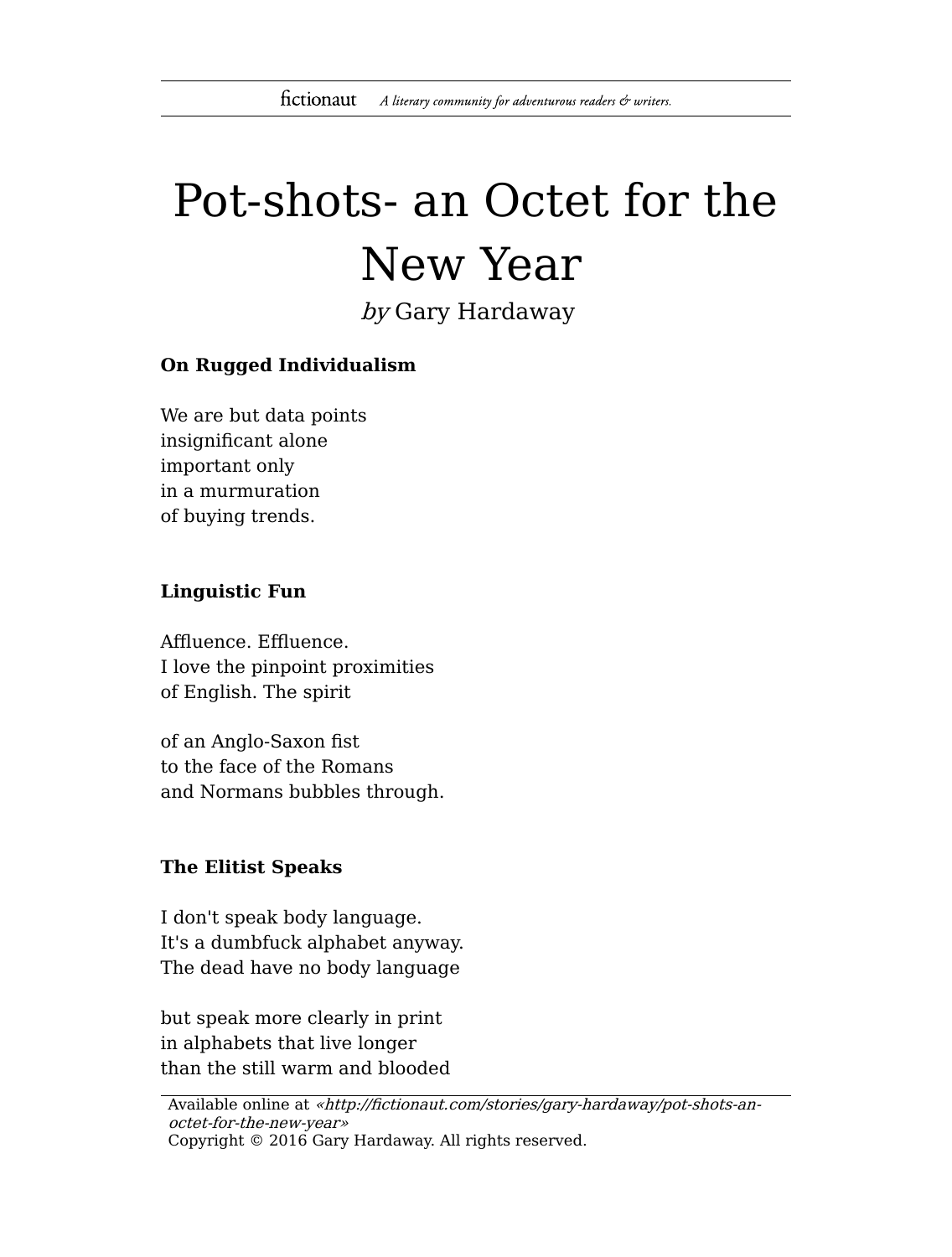assholes demanding attention in the customer service lines the day after Christmas.

Fuck your body language anyway, inarticulate syllables farted by suspect protoplasm.

# **OIC**

Officer in Charge or Opioid Induced Constipationyour choice.

# **Trump for President?**

He's not substantial enough to be a bag of shit. He is a bag of farts- a tenuous and foul gas that fills a small balloon drifting as it will with the vagaries of wind.

## **Tom Brady**

Maybe all quarterbacks are shitwads. Brady was once among my favorites.

Now, I hope he ends his life a quadriplegic bit of asparagus.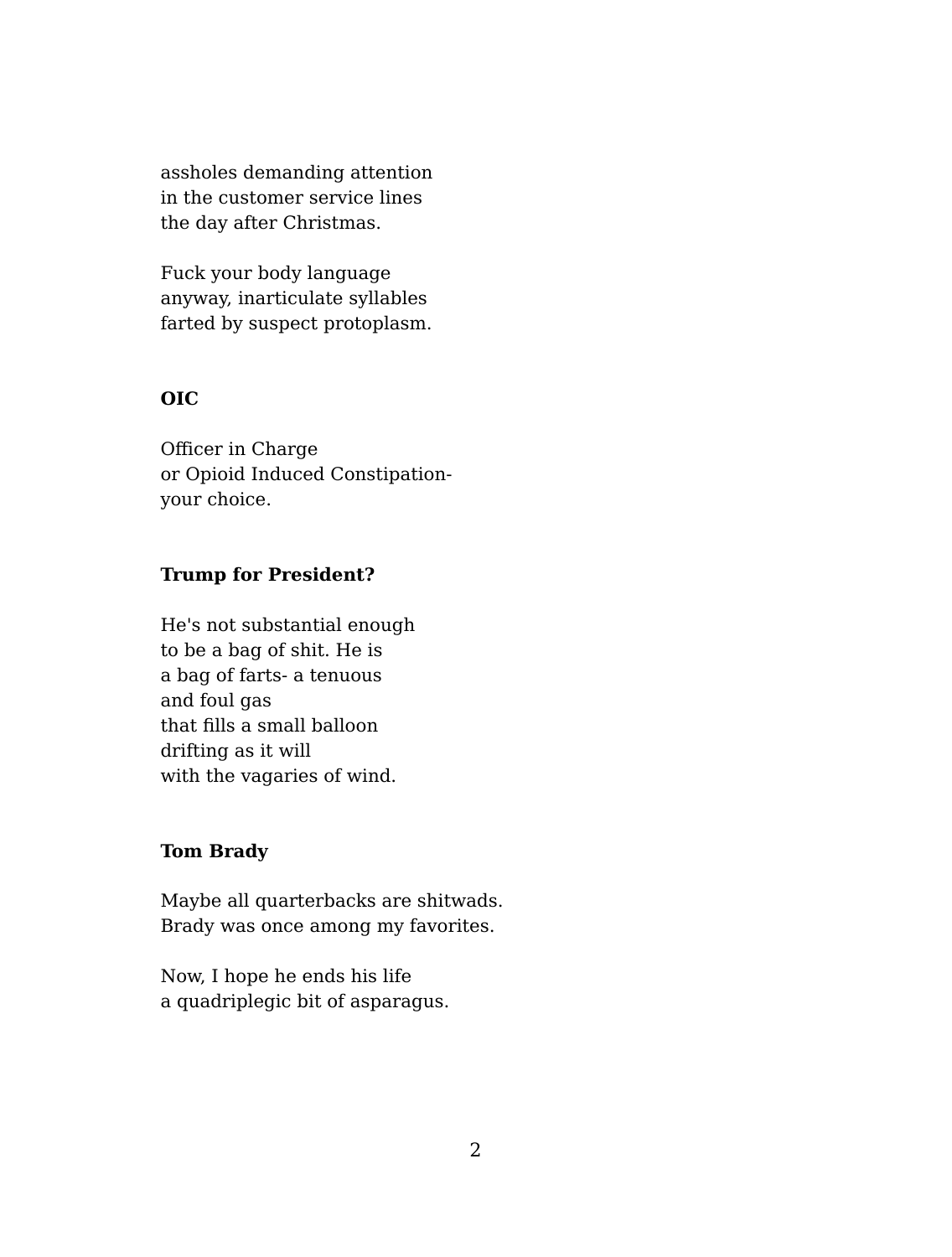Trump for president? You fucking arrogant simpleton.

Die, a sad little fucked-up stick figure, you neo-fascist asshole.

Maybe Bridget Moynahan would agree. Maybe not. Someone ought to ask her.

## **Raptors**

The hawks and owls divide the day and make their wary predators' peace of dark and light.

The world divides itself among less honorable raptors- bank and bank,

manufacturer and manufacturer, nation and equally ruthless nation.

We stitch a shifting but familiar quilt of seemly, desperate alliances.

# **Happy 2016**

There is profit to be made by breaking the bodies of the young.

The NCAA knows this. The NFL and NBA know this. The pimp

corralling runaways and illegal aliens knows this. By breaking